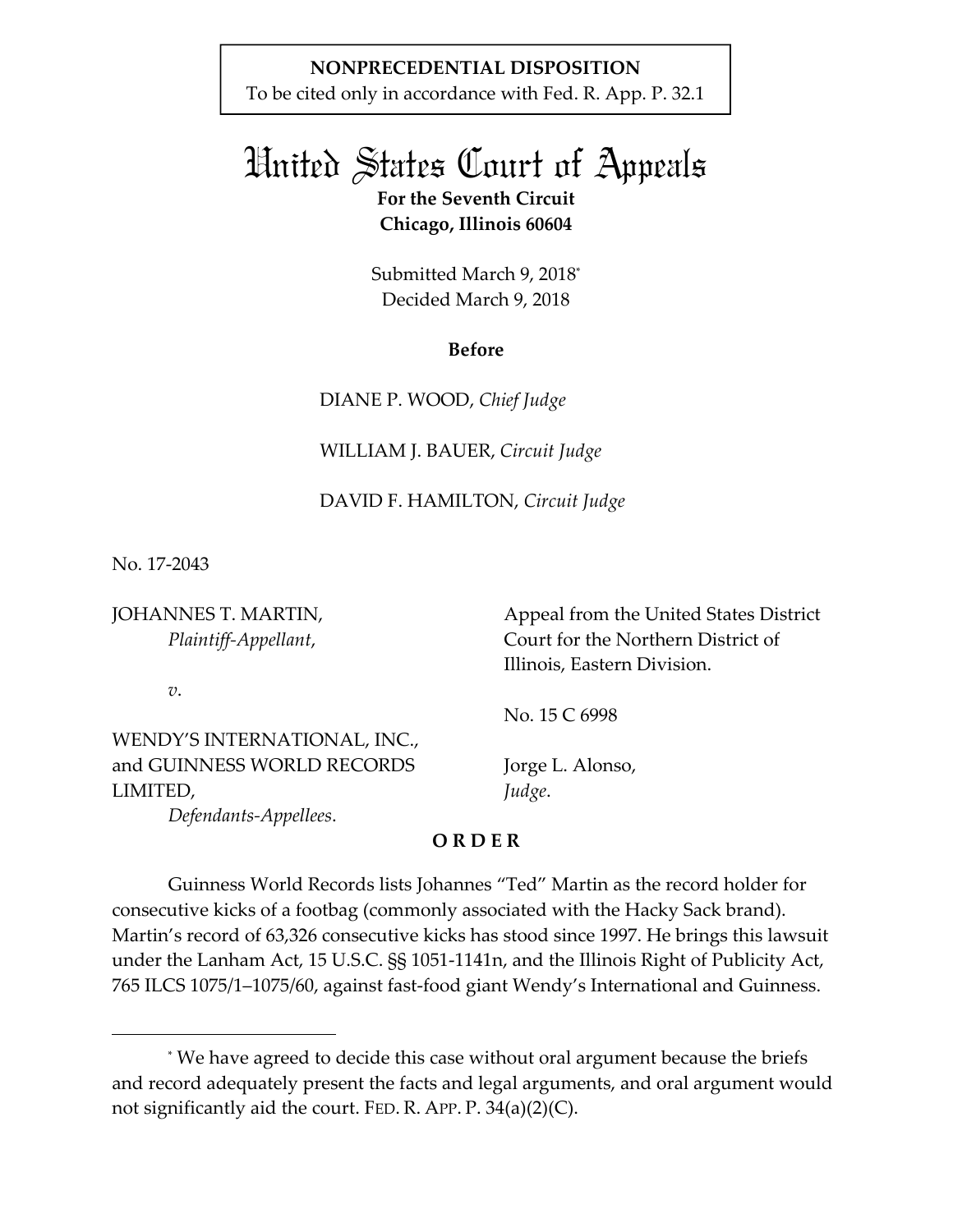He alleges that, by urging families to play together and challenge world records like Martin's, the defendants unlawfully exploited him and lied about his footbag. Because the district court correctly reasoned that Martin did not state a valid claim that the defendants violated either law, we affirm the dismissal of the complaint.

We review de novo the dismissal of the complaint and accept as true all of its well-pleaded facts. *See Fortres Grand Corp. v. Warner Bros. Entm't Inc.*, 763 F.3d 696, 700 (7th Cir. 2014). From August to September 2013, Wendy's and Guinness ran a promotion for Wendy's Kids' Meals. Each kids' meal, Guinness's website explained, "will come with one of six Guinness World Records record-breaking toys" that "provides fun challenges and a chance for parents and kids to outdo each other for the title of family's best." One of the toys was a footbag, and the website said that "it's only a matter of time before the record of 946 people playing in a circle at once gets taken down." Each kids' meal also included a link to a free Guinness World Records eBook, which provided "an exclusive guide to records" for families to use.

The promotion also appeared in print in several places. The words "Guinness World Records" were printed on the footbag and the sealed plastic packaging around the toy. An in-store display showed the footbag, alongside the five other toys, under the heading "Kids v. Parents" and the logos for Wendy's and Guinness. The text on the kids' meal bag also referred to the six toys as "record-breaking." Finally, an instructional card accompanied the footbag. One side had the words "Guinness World Records" and the Wendy's Kids' Meal logo and asked "Can You Break The Record?" The other side, labeled "Instructions," included this challenge: "How many times in a row can you kick this footbag without it hitting the ground? Back in 1997, Ted Martin made his world record of 63,326 kicks in a little less than nine hours!" The instructions then described methods for keeping the footbag from hitting the ground and concluded by asking "[w]hat kind of family record can you set?"

Martin asserts federal and state-law claims. First he appears to allege that the defendants violated the Lanham Act in two ways. Their use of his name on the instructional card, he contends, likely confused the public into thinking that he had endorsed the footbag. And, Martin insists, Wendy's and Guinness falsely advertised by calling the footbag in the kids' meals "record-breaking"—he contends the phrase incorrectly suggests that the toy is the same kind of footbag that Martin used to set his record. These violations, Martin concludes, injured him by impeding his ability to manufacture his own footbag. He also alleges that Wendy's and Guinness used his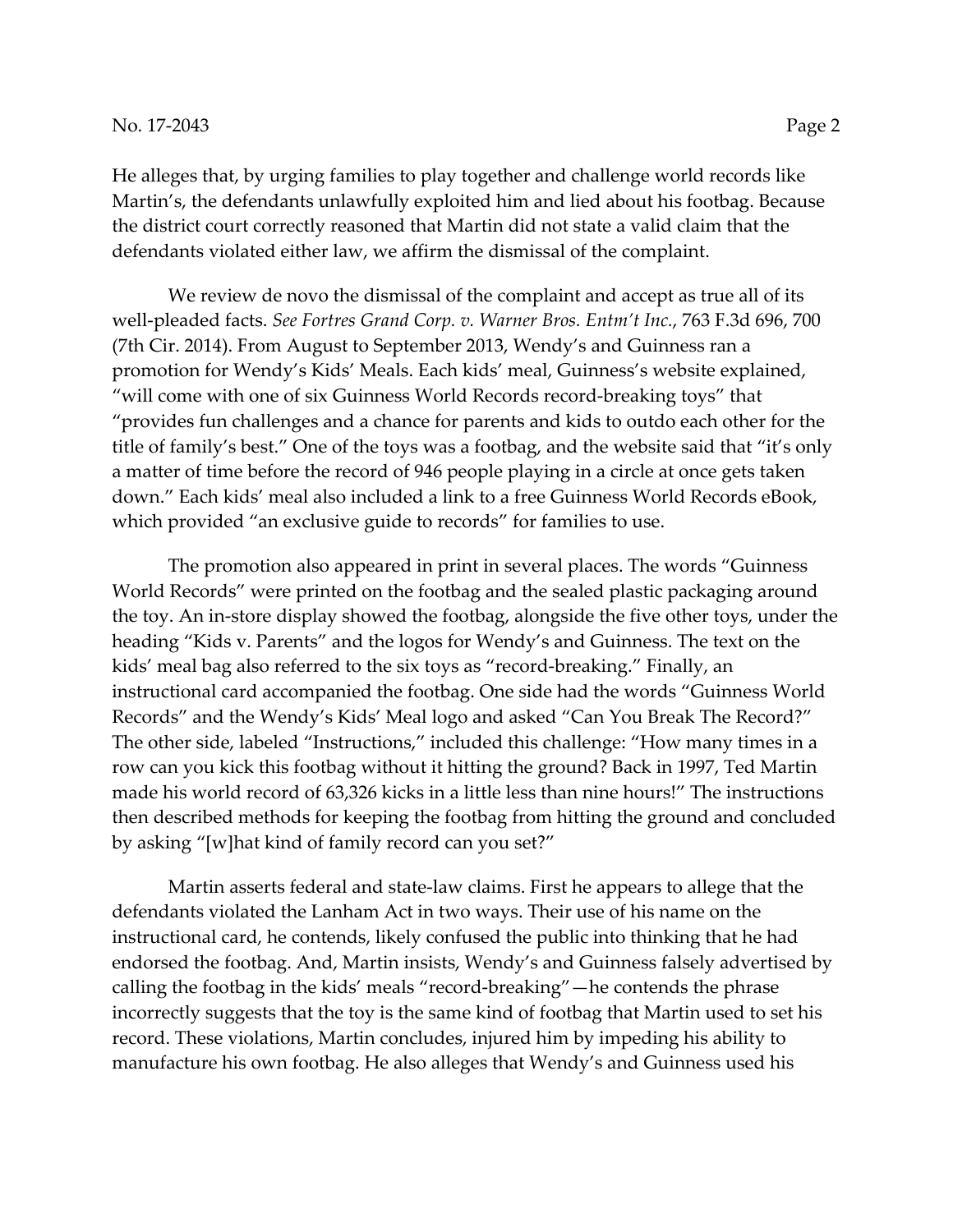identity for commercial purposes without his written consent, in violation of the Illinois Right of Publicity Act, 765 ILCS 1075/1–1075/60.

The district judge dismissed the case for failure to state a claim. He first considered the two Lanham Act theories. The false-endorsement claim failed, the judge explained, because Martin had not plausibly alleged consumer confusion. And the judge decided that Martin's false-advertising claim failed because the phrase "record-breaking" was non-actionable puffery. The state-law claim failed, the judge reasoned, because the defendants may truthfully identify Martin as the "performer" in a particular performance. *See* 765 ILCS 1075/35(b)(3).

We address the false-endorsement claim under the Lanham Act first. That Act provides a civil remedy if false or misleading factual representations are likely to confuse or deceive an ordinary consumer about the plaintiff's "affiliation, connection, or association" with the defendant "or as to the origin, sponsorship, or approval of his or her goods, services, or commercial activities." 15 U.S.C. § 1125(a)(1)(A); *see Lexmark Int'l, Inc. v. Static Control Components, Inc.*, 134 S. Ct. 1377, 1384 (2014); *Jordan v. Jewel Food Stores, Inc.*, 743 F.3d 509, 522 (7th Cir. 2014); *Parks v. LaFace Records*, 329 F.3d 437, 445–46 (6th Cir. 2003); *Abdul-Jabbar v. General Motors Corp.*, 85 F.3d 407, 410 (9th Cir. 1996). Martin contends that he adequately alleged that the defendants likely confused consumers into thinking that he endorses their footbags because they printed "Guinness World Records" on the footbags and put his name and record on the instructional cards.

No reasonable consumer would think that Martin endorsed the footbags. The appearance of "Guinness World Records" on the footbag might prompt a reasonable consumer to conclude that *Guinness*—not Martin—is associated with the footbag. Martin's name on the instruction card simply identifies him as the holder of a record, not the endorser of any product. (The rest of the card offers techniques for keeping the footbag from hitting the ground and then describes how to play a footbag game.) Because Martin cannot advance a plausible allegation that ordinary consumers would be confused, his false-endorsement claim fails. *See* 15 U.S.C. § 1125(a)(1)(A).

The Lanham Act also allows a plaintiff to recover if the defendant uses a term that "misrepresents the nature, characteristics, qualities, or geographic origin" of a person's "goods, services, or commercial activities" in a promotion. 15 U.S.C. § 1125(a)(1)(B); *see Lexmark*, 134 S. Ct. at 1384. Puffery—"meaningless superlatives" or statements that "no one is or could be fooled" by—is not actionable. *Schering-Plough Healthcare Prods., Inc. v. Schwarz Pharma, Inc.*, 586 F.3d 500, 512 (7th Cir. 2009); *see also Time Warner Cable, Inc. v. DIRECTV, Inc.,* 497 F.3d 144, 159–61 (2d Cir. 2007)**.** Martin